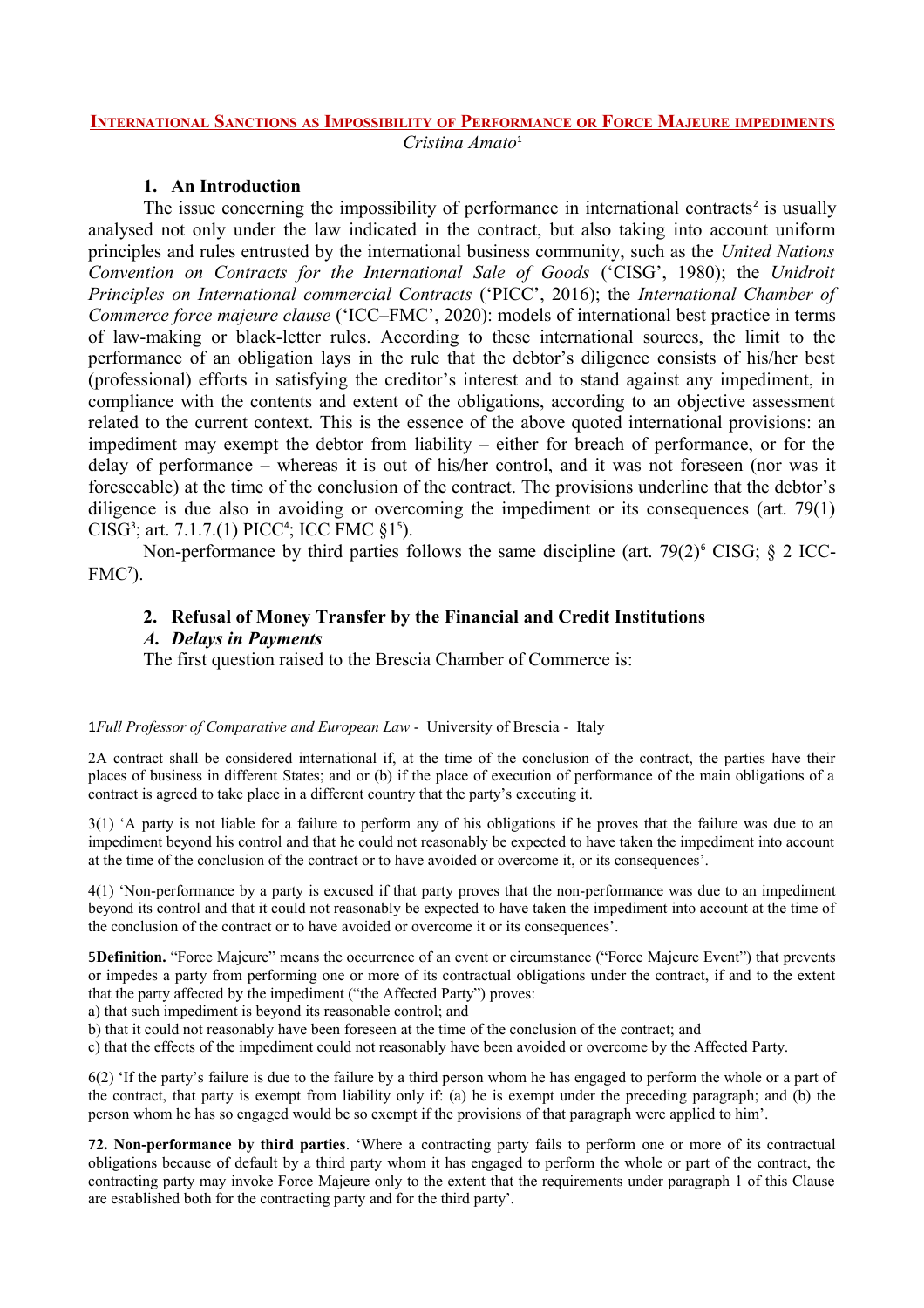**whether the refusal of money transfer given by European financial and credit institutions, in compliance to sanctions inflicted to seller by the U.S. agency OFAC**[8](#page-1-0) **, may exempt buyers from damages (or liquidated damages) due as a consequence of delays in payments of goods delivered by the seller under contractual obligations.** 

The Italian financial policy system relies on a complex anti-money laundering and anti-terrorism provisions<sup>[9](#page-1-1)</sup>, which in its entirety provides for control measures, obligations to report suspicious transactions and the abstention of intermediaries from carrying out transactions where due diligence is not possible. These reinforced control measures imply that financial and credit institutions are responsible of monitoring their clients' transactions, check any *European* or *international* list in order to verify that payments and transactions do not involve individuals and companies included in such lists, and apply restrictive measures, like denial of money transfer in favour of designated entities. Should the Italian financial or credit institutions act in breach of these provisions, the national financial authority (*Banca d'Italia*) and the delegated organism (UIF<sup>[10](#page-1-2)</sup>) would apply to them strict sanctions, like freezing of funds and exclusion from the international circuit.

Therefore, once an individual and/or a company has been designated on a list, like the *European Union Consolidated Financial Sanctions List*, or the SDN<sup>[11](#page-1-3)</sup>, after the contract has been concluded, the denial of money transfer by an Italian financial or credit institution represents a legitimate action imposed by the national laws; such a behaviour can be considered as a supervening event that cannot be neither controlled nor avoided or overcome by a party to a contract: in other words, a force majeure circumstance under the above mentioned international provisions. Because the above mentioned anti-money laundering system protects the internal market of the European Union as well as the international development, it also applies to any European financial or credit institution; it cannot be bypassed through unlawful actions (i.e., filing legal claims against the credit institutions) or transactions (i.e., assignments of receivables or instalments payments).

Beyond this argument, the threat of economic and financial exclusions can be presumed as force majeure circumstance under the international provisions and in an international business context, as clearly specified in the ICC-FMC at §3 (c): sanction, any law or governmental order, they all represent force majeure events presumed to fulfil conditions (a) and (b) under  $\S1$  (fn. )<sup>[12](#page-1-4)</sup>; the party in breach must in any case prove the existence of condition (c), i.e., that the effects of the impediment could not reasonably have been avoided.

<span id="page-1-2"></span>10The UIF is the Italian Financial Intelligence Unit in charge of counteracting money laundering and terrorisms actions.

<span id="page-1-3"></span>11OFAC publishes a list of individuals and companies owned or controlled by, or acting for or on behalf of, targeted countries. It also lists individuals, groups, and entities, such as terrorists and narcotics traffickers designated under programs that are not country-specific. Collectively, such individuals and companies are called "Specially Designated Nationals" or "SDNs." Their assets are blocked and U.S. persons are generally prohibited from dealing with them.

<span id="page-1-0"></span><sup>8</sup>OFAC, *Office of Foreign Assets Control* of the US Department of the Treasury administers and enforces economic and trade sanctions based on US foreign policy and national security goals against targeted foreign countries and regimes, terrorists, international narcotics traffickers, those engaged in activities related to the proliferation of weapons of mass destruction, and other threats to the national security, foreign policy or economy of the United States.

<span id="page-1-1"></span><sup>9</sup>See in particular: *decreto legislativo* 21.11.2007, n. 231, implementing Directive (EU) 2015/846 on the prevention of the use of the financial system for the purposes of money laundering or terrorist financing; *decreto legislativo* 22.11.2007, n. 109, on the prevention, counteracting and repressing financial supports of terrorism; Bank of Italy document 05.02.2020 and provisions of 30.07.2019 on adequate controls on clients.

<span id="page-1-4"></span><sup>12</sup>**3. Presumed Force Majeure Events.** 'In the absence of proof to the contrary, the following events affecting a party shall be presumed to fulfil conditions (a) and (b) under paragraph 1 of this Clause, and the Affected Party only needs to prove that condition (c) of paragraph 1 is satisfied. […] (c) currency and trade restriction, embargo, *sanction*; (d) act of authority whether lawful or unlawful, *compliance with any law or governmental order*, expropriation, seizure of works, requisition, nationalisation'.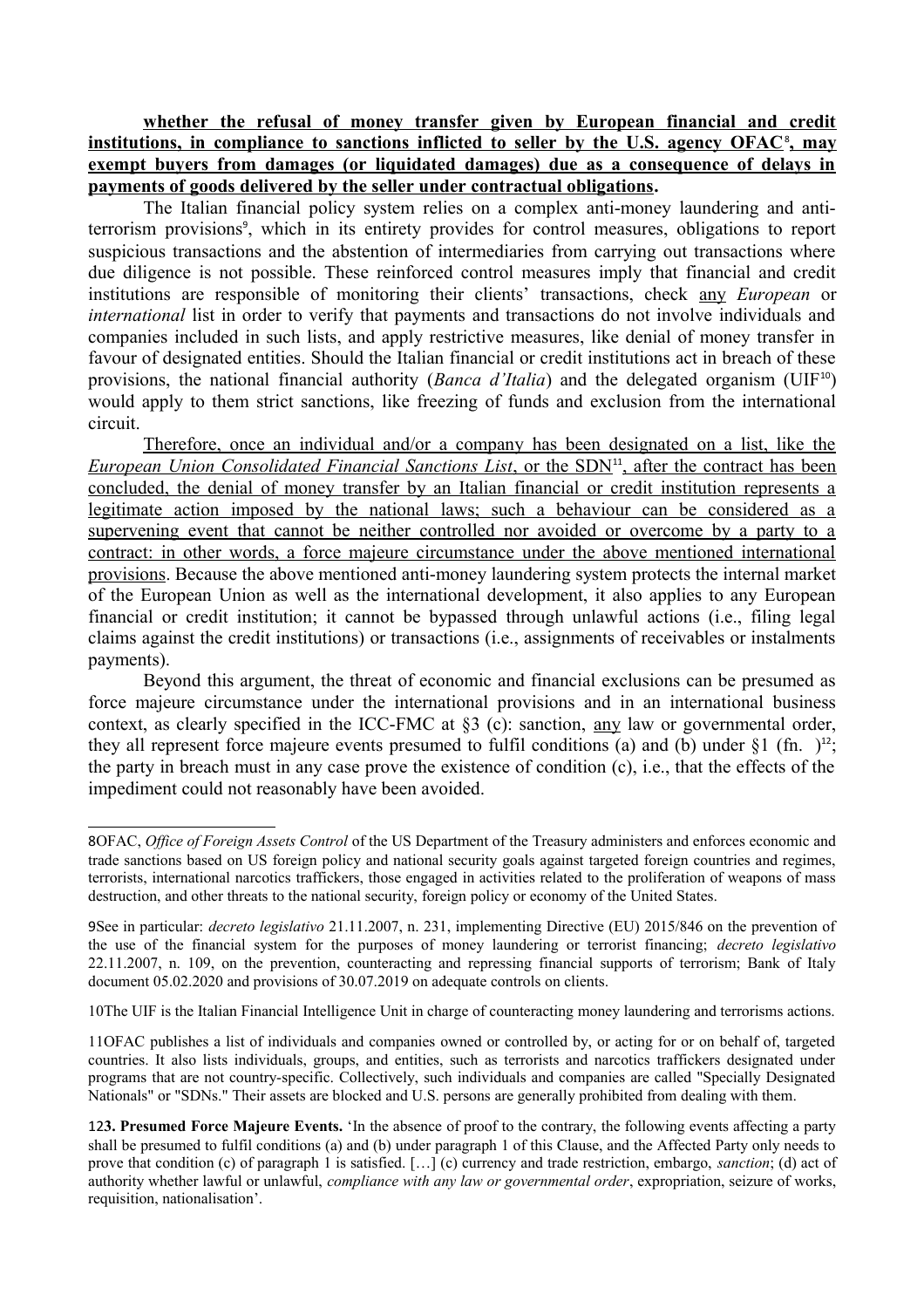The answer to the question above shall therefore be the following: **the financial and credit institutions denial to transfer money to the seller represents a supervening impediment of a third party, not foreseen and not foreseeable by the buyer/debtor, beyond its control and whose effects could not reasonably have been avoided or overcome by the buyer/debtor. So therefore, the buyer/debtor cannot be held liable in damages for the delay of payments. Payments and the execution of the debtor's performance shall take place after the withdrawal of the international sanctions inflicted to seller.**

# *B. Liquidated Damages*

## The second question is:

**Whether a penalty clause amounting at an annual rate of 36,5% can be enforced within the international business community or within the Italian national legal system.**

The exemption of liability for damages stated at 2. A. involves liquidates damages as well<sup>[13](#page-2-0)</sup>. On this issue, it is worth saying that liquidated damages (or penalties clauses) are contractual provisions which envisage a monetary sum unrelated to an actual harm against a defaulting party; they require the defaulting party to provide monetary compensation to the innocent party in respect of a breach of a secondary obligation contained in a contract, so that the aggrieved party is entitled to that sum irrespective of its actual harm. The civil law systems (like the Italian) generally enforce fixed sums even if intended as a 'penalty', whether aiming to approximate damages or to deter breach (art. 1382 Italian civil code): the sole issue in international model law (as well as in the Italian law: art. 1384 Italian civil code) is the amount of the penalty, and whether that amount is deemed 'grossly excessive': see art. 7.4.13. PICC<sup>[14](#page-2-1)</sup>. Under the international model law, PICC seem to allow parties to set a penalty clause beyond merely the loss, but not much higher than that: 'grossly excessive' sums relate to (a) the harm resulting from non-performance; and (b) the other circumstances. Like in the Italian civil code (art. 1382), PICC establish the judicial review as public policy and a mandatory rule.

As concerns the judicial review of the 'grossly excessive' fixed sums, reference to the current loss suffered by the party invoking the penalty clause at the time of performance is permitted but, it should be limited to the foreseeability of the damage at the time when the contract was concluded<sup>[15](#page-2-2)</sup>.

In the case of a primary obligation to pay money in return of the delivery of goods, the grossly excessive assessment of fixed sums should be determined having regard to average remuneration of the cost of money not enjoyed by the creditor, that is the annual interest rate (on Euro bonds it is settled at 4-4,5% per year). The burden of giving evidence of 'other circumstances' - providing the creditor with a possibility to claim a particularly excessive amount of the fixed sums – rests on the creditor.

In any event, a grossly excessive amount of money imposed to the debtor as penalty clause would not be enforced by the Italian courts: under the Italian law, a penalty clause serves to strengthen a contractual relationship and quantify damages in advance: if its provision entails an abuse in the parties' freedom of contract it is invalid, unless it is reduced by the judge, even on its own motion<sup>[16](#page-3-0)</sup>.

<span id="page-2-0"></span><sup>13</sup>See UNCITRAL Uniform Rules on Contract Clauses for an Agreed Sum Due upon Failure of Performance (A/38/17, annex I) (A/CN.9/243, annex I), art. 5: 'The obligee [i.e*.: the innocent party*] is not entitled to the agreed sum if the obligor is not liable for the failure of performance'.

<span id="page-2-2"></span><span id="page-2-1"></span><sup>14&#</sup>x27;(1) Where the contract provides that a party who does not perform is to pay a specified sum to the aggrieved party for such non-performance, the aggrieved party is entitled to that sum irrespective of its actual harm. (2) However, notwithstanding any agreement to the contrary the specified sum may be reduced to a reasonable amount where it is grossly excessive in relation to the harm resulting from the non-performance and to the other circumstances'.